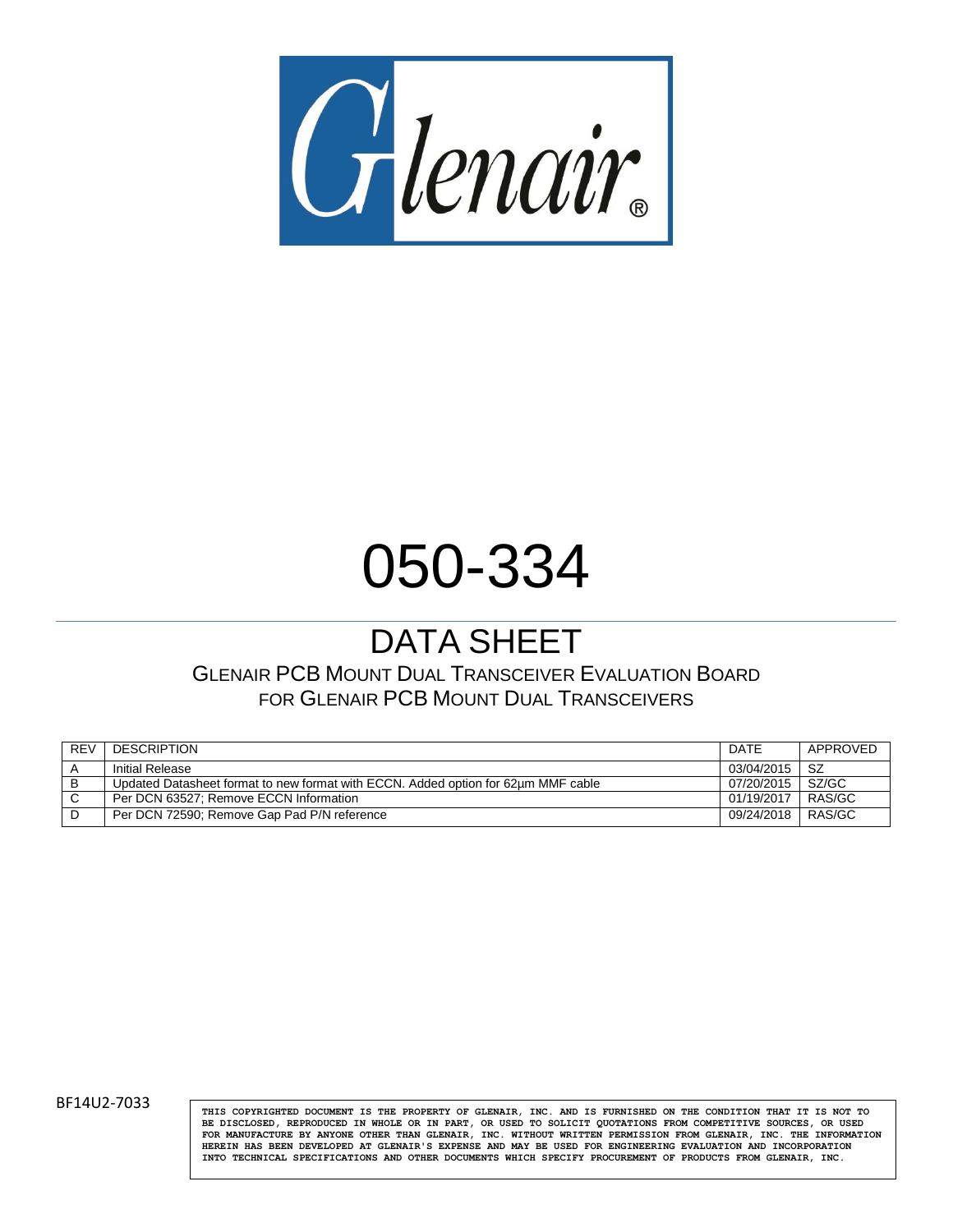



The 050-334-EVALBOARD can be used to evaluate 050-333 Board Mount Dual Optical Transceiver Operating from 100Mbps to 5Gbps data rate. The transceivers can be used for bidirectional fiber optic link over 4 multimode 50µm/125µm or 62.5µm/125µm type fiber optic cables.

For purposes of this document, 050-333, will henceforth be referred to as Unit under Test (UUT).

The evaluation board is designed as an interface to allow evaluation of the Optical Transmitters and the Optical receivers on the board mount dual transceiver module. Devices are powered through the 3.3V and GND connections.

For each of the transmitters, Fault condition (TXn-Fault) can be monitored via test points and the Transmitter disable (TXn-Disable) can be controlled via Jumpers.

For each of the receivers, loss of signal (LOSn) state can be monitored via test points.

#### **KEY FEATURES/BENEFITS**

- Supports large variety of Dual Optical Transmitters/ Receivers suitable for Harsh Environment (Wide temperature ranges and Extremely High Vibration)
	- o 0.1 Gbps to 10 Gbps

#### **APPLICATIONS**

- As an evaluation tool for Glenair Opto-electronic modules which are suited to Harsh Environment Applications such as: Airborne, Tactical Military, Oil and Gas, Railway and Shipboard
	- o Ethernet, Fibre Channel, 1x, 2x, 4x, 8x, SFPDP, Aurora
	- o Video (DVI, SMPTE, ARINC818, etc)



©2015 Glenair, Inc. **REV: D** US Cage Code 06324 Printed in USA **GLENAIR, INC.** ∙ 1211 AIR WAY ∙ GLENDALE, CA 91201-2497∙ TEL: 818-247-6000∙ FAX: 818-500-9912 [www.glenair.com](http://www.glenair.com/) PAGE 2 of 9 E-mail: [sales@glenair.com](mailto:sales@glenair.com)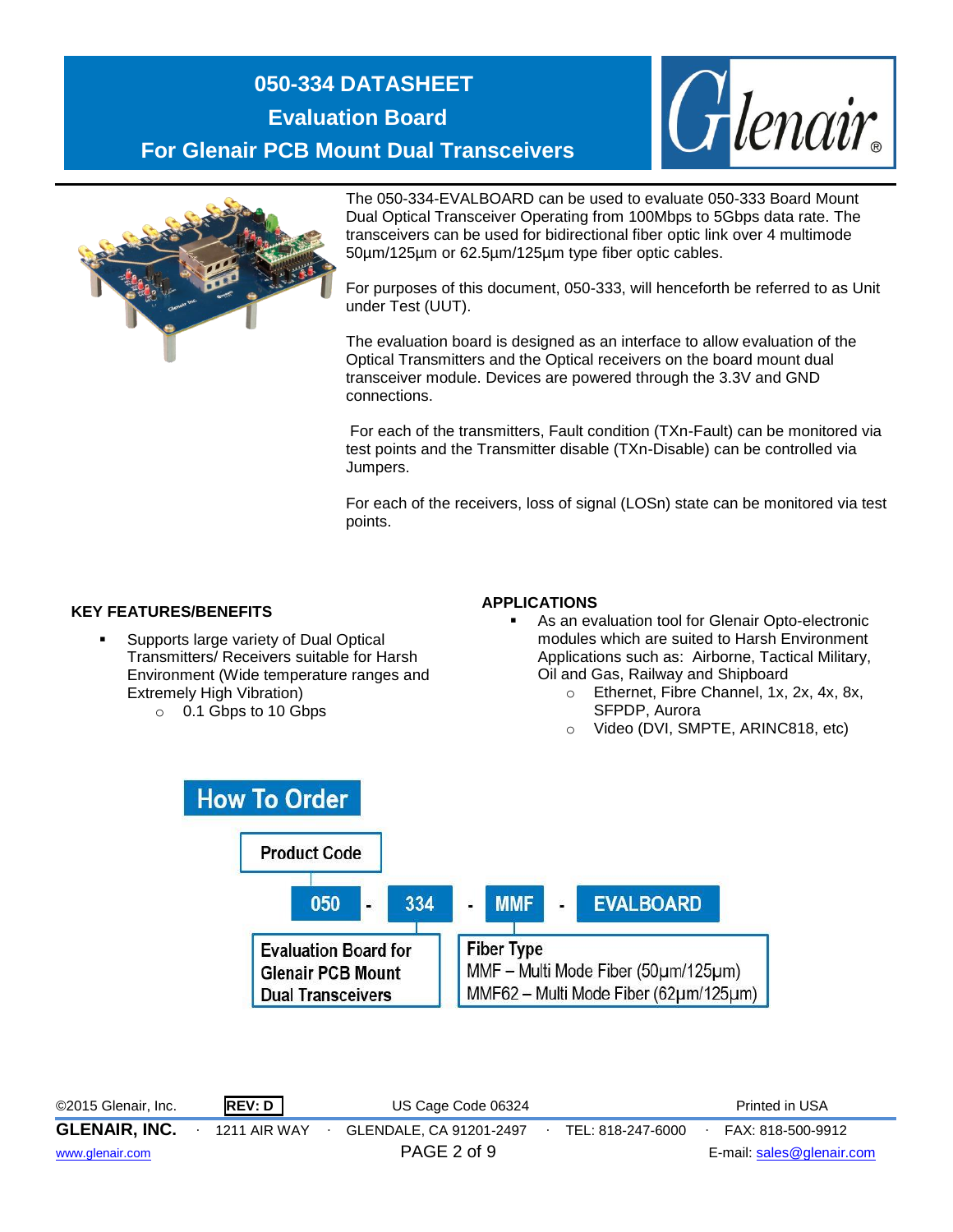#### **050-334 DATASHEET**

**Evaluation Board**

Glenair.

**For Glenair PCB Mount Dual Transceivers**

#### *What is included with 050-334:*

- The 050-334-**MMF**-EVALBOARD kit includes the following:
	- o Evaluation board PCBA 990-05076
	- o 050-334 Datasheet
	- $\circ$  4 fiber optic MMF test jumper cables (1-2m, 50 µm/125 µm, ARINC 801 connector to LC connector)
	- o Gap Pad 0.040" thick, Laird Technologies, Tflex 400 Series Thermal Gap Filler, Laird P/N: A15896-04 or equivalent
	- o Gap Pad 0.050" thick, Laird Technologies, Tflex 400 Series Thermal Gap Filler, Laird P/N: A15896-05 or equivalent
	- o Insertion/Extraction Tool for #16 Contacts
	- o 1 LC to LC adapter

| 050-334-MMF-EVALBOARD | USED TO TEST THE FOLLOWING:                             |  |  |  |  |
|-----------------------|---------------------------------------------------------|--|--|--|--|
|                       | 050-333 (Dual Transceiver, 850nm VCSEL MMF, 0.1-5 Gbps) |  |  |  |  |

- The 050-334-**MMF62**-EVALBOARD kit includes the following:
	- o Evaluation board PCBA 990-05076
	- o 050-334 Datasheet
	- $\circ$  4 fiber optic MMF test jumper cables (1-2m, 62 $\mu$ m/125 $\mu$ m, ARINC 801 connector to LC connector)
	- o Gap Pad 0.040" thick, Laird Technologies, Tflex 400 Series Thermal Gap Filler, Laird P/N: A15896-04 or equivalent
	- o Gap Pad 0.050" thick, Laird Technologies, Tflex 400 Series Thermal Gap Filler, Laird P/N: A15896-05 or equivalent
	- o Insertion/Extraction Tool for #16 Contacts
	- o 1 LC to LC adapter

| 050-334-MMF62-EVALBOARD   USED TO TEST THE FOLLOWING:   |  |  |  |  |
|---------------------------------------------------------|--|--|--|--|
| 050-333 (Dual Transceiver, 850nm VCSEL MMF, 0.1-5 Gbps) |  |  |  |  |

NOTE: In order to simplify attachment of the fiber cable assemblies to the module, please insert ARINC 801 connectors of the fiber cable assemblies into the 050-333 module before installing the module on the evaluation board. Also prior to removal of the fibers from the 050-333 module please remove the module from the evaluation board.

#### *Opto-Electronic Devices and additional Test cables sold separately: Many options can be supported.*

- **EXECUTE:** Glenair PCB Mount devices Selection Guide
	- o [http://www.glenair.com/opto\\_electronic/b.htm](http://www.glenair.com/opto_electronic/b.htm)
- Fiber Optic Test cables as required:
	- o MMF & SMF test cables can be configured to support all Glenair Opto-electronic components
	- o FA03216: [http://www.glenair.com/opto\\_electronic/pdf/b/fa03216.pdf](http://www.glenair.com/opto_electronic/pdf/b/fa03216.pdf)

| ©2015 Glenair, Inc.  | REV: D              | US Cage Code 06324      |                   | Printed in USA            |
|----------------------|---------------------|-------------------------|-------------------|---------------------------|
| <b>GLENAIR, INC.</b> | <b>1211 AIR WAY</b> | GLENDALE, CA 91201-2497 | TEL: 818-247-6000 | FAX: 818-500-9912         |
| www.glenair.com      |                     | PAGE 3 of 9             |                   | E-mail: sales@glenair.com |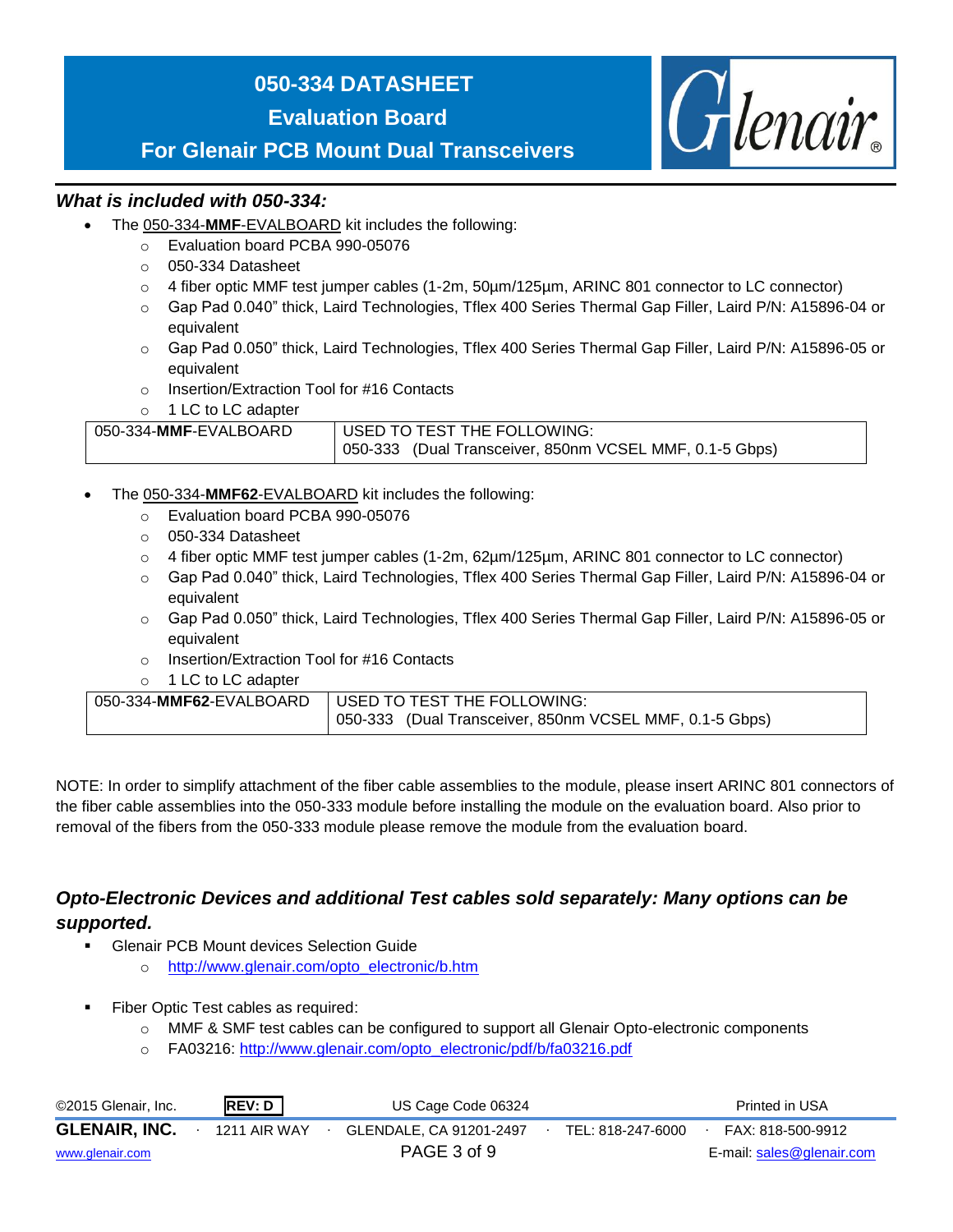## **050-334 DATASHEET**

**Evaluation Board**

**For Glenair PCB Mount Dual Transceivers**

#### *Evaluation board I/O descriptions and Jumper settings*

General Description

- SMA1 Pulse pattern generator negative polarity transmitter2 data input
- SMA2 Pulse pattern generator positive polarity transmitter2 data input
- SMA3 Positive polarity receiver2 data output to Error Detector
- SMA4 Negative polarity receiver2 data output to Error Detector or Digital Communication Analyzer

Glenair.

- SMA5 Pulse pattern generator negative polarity transmitter1 data input
- SMA6 Pulse pattern generator positive polarity transmitter1 data input
- SMA7 Positive polarity receiver1 data output to Error Detector
- SMA8 Negative polarity receiver1 data output to Error Detector or Digital Communication Analyzer
- JMP1 Install jumper to power up receiver1 circuit
- JMP2 Install jumper to power up transmitter1 circuit
- JMP4 Install jumper to enable the transmitter1. Remove jumper to disable the transmitter1
- JMP6 Install jumper to power up receiver2 circuit
- JMP7 Install jumper to power up transmitter2 circuit
- JMP5 Install jumper to enable the transmitter2. Remove jumper to disable the transmitter2
- TP1- Voltage input, connect to positive output of 3.3V power supply
- TP3- Ground input, connect to negative output of 3.3v power supply
- TP2- Additional Ground connection
- TP4- Additional Ground connection
- TP5 Voltage output to monitor RX1 power supply voltage
- TP6 Voltage output to monitor TX1 power supply voltage
- TP13 Voltage output to monitor RX2 power supply voltage
- TP14 Voltage output to monitor TX2 power supply voltage
- TP7 Voltage output to indicate TX1 Fault State (3.3V indicates a TX1 Fault Condition)
- TP8 Voltage output to indicate RX1 LOS State (3.3V indicates receiver1 Loss of Signal)
- TP11 Voltage output to indicate TX2 Fault State (3.3V indicates a TX2 Fault Condition)
- TP12 Voltage output to indicate RX2 LOS State (3.3V indicates receiver2 Loss of Signal)

TP9- SCL, Serial Clock for Serial I2C communication

TP10 – SDA, Serial Data for Serial I2C communication

TB1- Power Connector, Alternative 3.3V and Ground input connections from power supply Power LED – Indicator for 3.3V supply voltage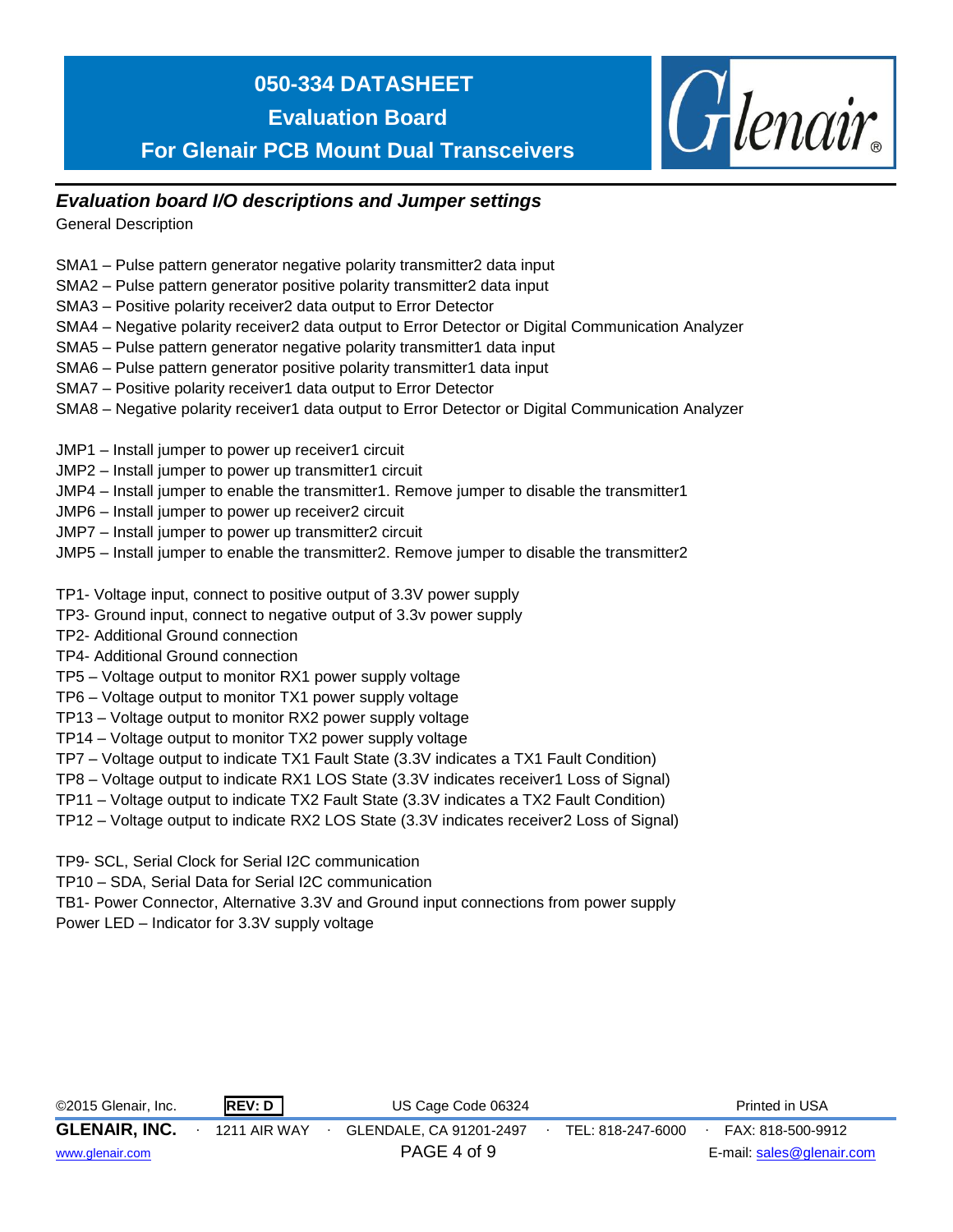# Glenair.

#### *Transmitter Testing*

Transmitter sections of 050-333 Board Mount Dual Optical Transceivers are electrical to optical digital signal converter accepting data transmitted at 100Mb/s to 5Gb/s and at the wavelength of 850nm. Typical measured parameters such as Average Optical Output Power, Extinction Ratio, and Eye Mask can be measured.

#### *Receiver Testing*

Receiver sections of 050-333 Board Mount Dual Optical Transceivers are optical to electrical digital signal converter accepting data transmitted at 100Mb/s to 5Gb/s and at the wavelength of 850 nm. Typical measured parameters such as Receiver Optical Sensitivity, Loss of Signal Detect Assert and De-assert levels can be measured.

#### *Test Set Block Diagram for Dual Transceiver Testing*

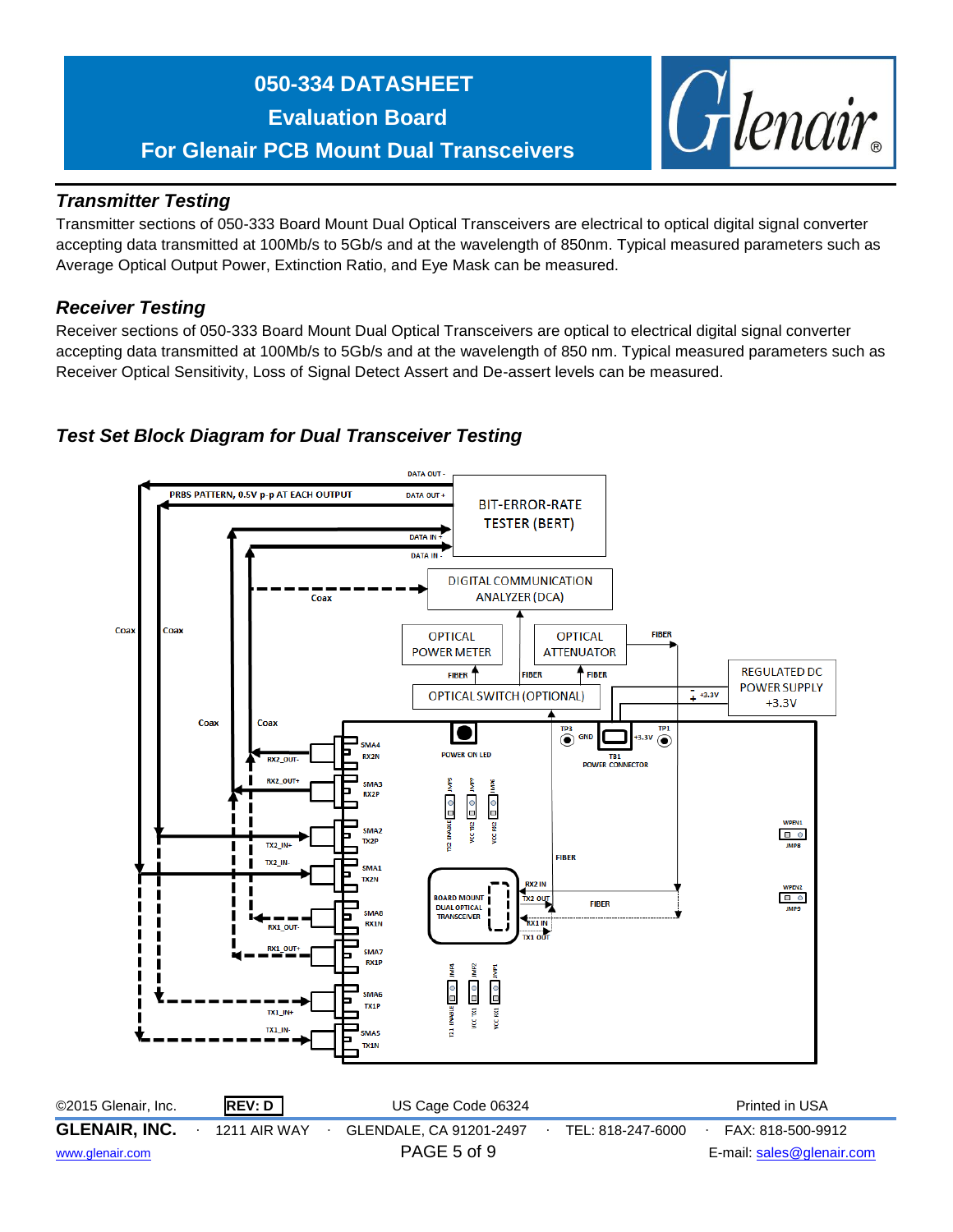

#### *Typical Application*

In a typical link test setup, connect the RF cables with SMA connections first from the Bit-Error-Rate Tester's pulse pattern generator (PPG) data outputs to the test board and from the test board to the Bit-Error-Rate Tester's error detector (ED) data inputs. Then connect the optical fiber from the 050-333 Board Mount Dual Optical Transceiver's first transmitter to the optical attenuator if only the link to be verified. (Special fibers are provided to connect to UUT transmitters and receivers that will terminate with the standard LC type connector.) If the optical eye or optical power is to be monitor simultaneously then an optical splitter will be needed, a 50/50 ratio is recommended. An optical switch can be used, but it's understood that if the transmitter is being monitored or tested the link is broken. After the optical switch or splitter connect in the fiber spool with the appropriate fiber type and the matching distance. After the fiber spool, connect to the UUT Receiver. Power all equipment except the DC power supply, which should be powered last. Set the correct data rate on the PPG. Enable the optical switch and the optical attenuator. Then power the DC power supply. The Green LED on the board will light when power is applied. Synchronize the PPG and ED. Depending upon the attenuation set errors may be present. The attenuation can be further adjusted to find the 1E-12 BER power level.

#### *Laser Safety*

Transmitters are Class 1 devices in accordance with FDA/CDRH Eye Safety requirements.

In spite of the class 1 rating, it is strongly recommend taking precautions to avoid exposures to the unprotected eye. Before powering the transmitter, connect the TX-DISABLE pin to 3.3V and ensure there is no exposure risk before setting the TX-DISABLE pin to ground or removing any connection. It is also recommend that fiber jumper be connected prior to turning on the laser.

#### *Fiber Handling*

Fiber optic cables require special handling.

Avoid bending the fiber with small radiuses exceeding manufacturer's minimum bend radius specification. Use dust caps when the fiber connector is not mated. Clean and inspect fiber connector ends with appropriate cleaning and inspection tools to insure proper operation.

#### *ESD precaution*

Fiber optic transceivers are sensitive to electro static discharge. Open the ESD protection packaging only in ESD protected environment. Use appropriate ESD protection when handling the transceiver.

| ©2015 Glenair, Inc.  | REV: D              | US Cage Code 06324      |                   | Printed in USA            |
|----------------------|---------------------|-------------------------|-------------------|---------------------------|
| <b>GLENAIR, INC.</b> | <b>1211 AIR WAY</b> | GLENDALE, CA 91201-2497 | TEL: 818-247-6000 | FAX: 818-500-9912         |
| www.glenair.com      |                     | PAGE 6 of 9             |                   | E-mail: sales@glenair.com |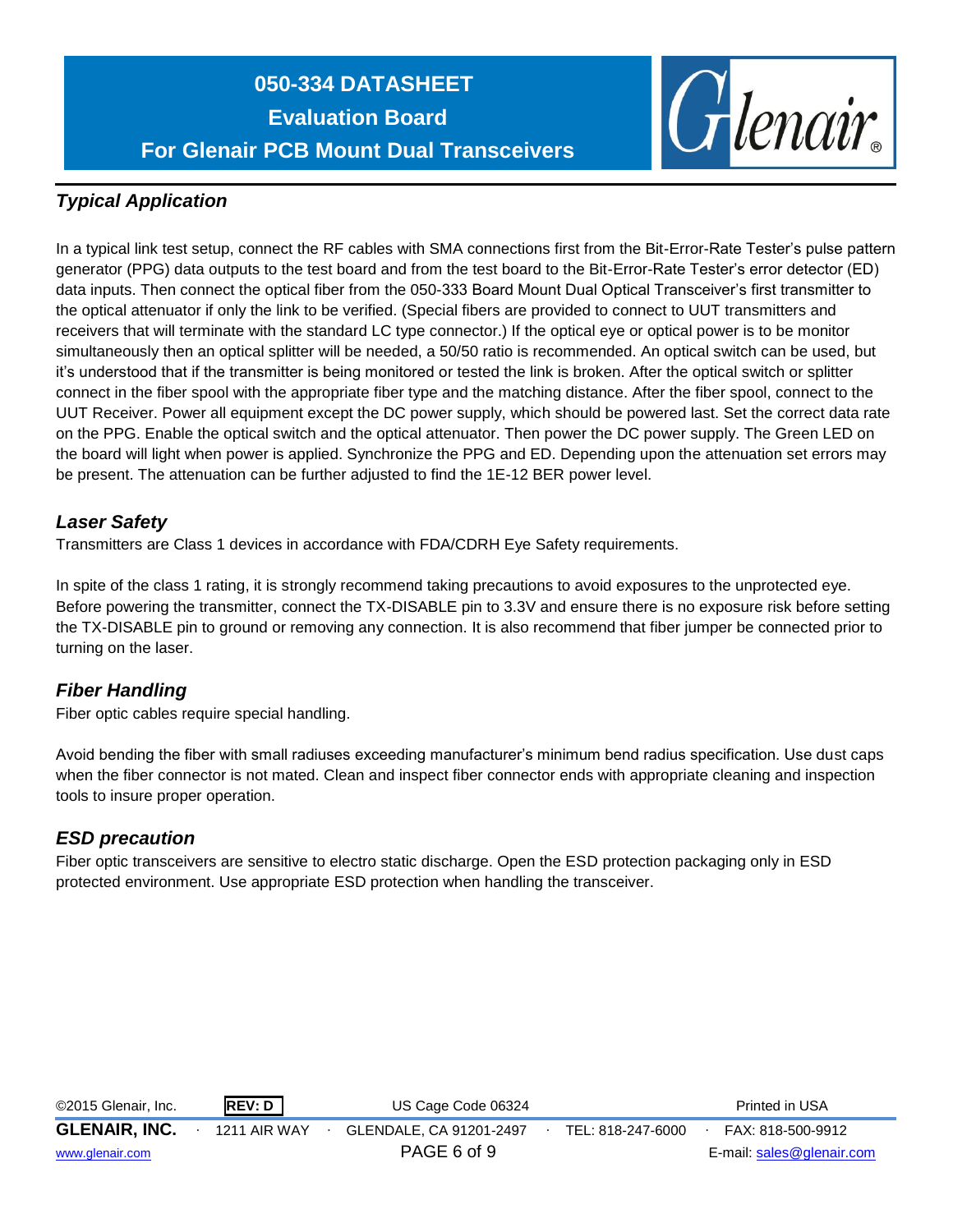

#### *Package and Schematic Design*



#### *Operation*

This evaluation board can be used in one of three test configurations. The options are transmitter only, receiver only, and both transmitter and receiver either in a single link or two separate links.

To test the transmitter the following equipment is required:

- DC power source capable of supplying 3.3V and at least 400mA
- Pulse pattern generator (PPG) capable of providing data rates up to 5Gb/s
- An optical power meter capable of measure 850nm, if optical power is to be measured
- A digital communications analyzer, if the eye diagram is to be examined.
- A voltmeter to monitor the TX FAULT outputs

To test the receiver the following equipment will be needed:

- DC power supplying 3.3V and at least 400mA
- An optical source transmitting a digital signal at a 5Gb/s at 850nm
- A bit error rate tester that is synchronized with the optical source
- An optical attenuator if receiver sensitivity is to be measured
- A voltmeter to monitor the LOS output

| ©2015 Glenair, Inc.  | REV: D              | US Cage Code 06324      |                   | Printed in USA            |
|----------------------|---------------------|-------------------------|-------------------|---------------------------|
| <b>GLENAIR, INC.</b> | <b>1211 AIR WAY</b> | GLENDALE, CA 91201-2497 | TEL: 818-247-6000 | FAX: 818-500-9912         |
| www.glenair.com      |                     | PAGE 7 of 9             |                   | E-mail: sales@glenair.com |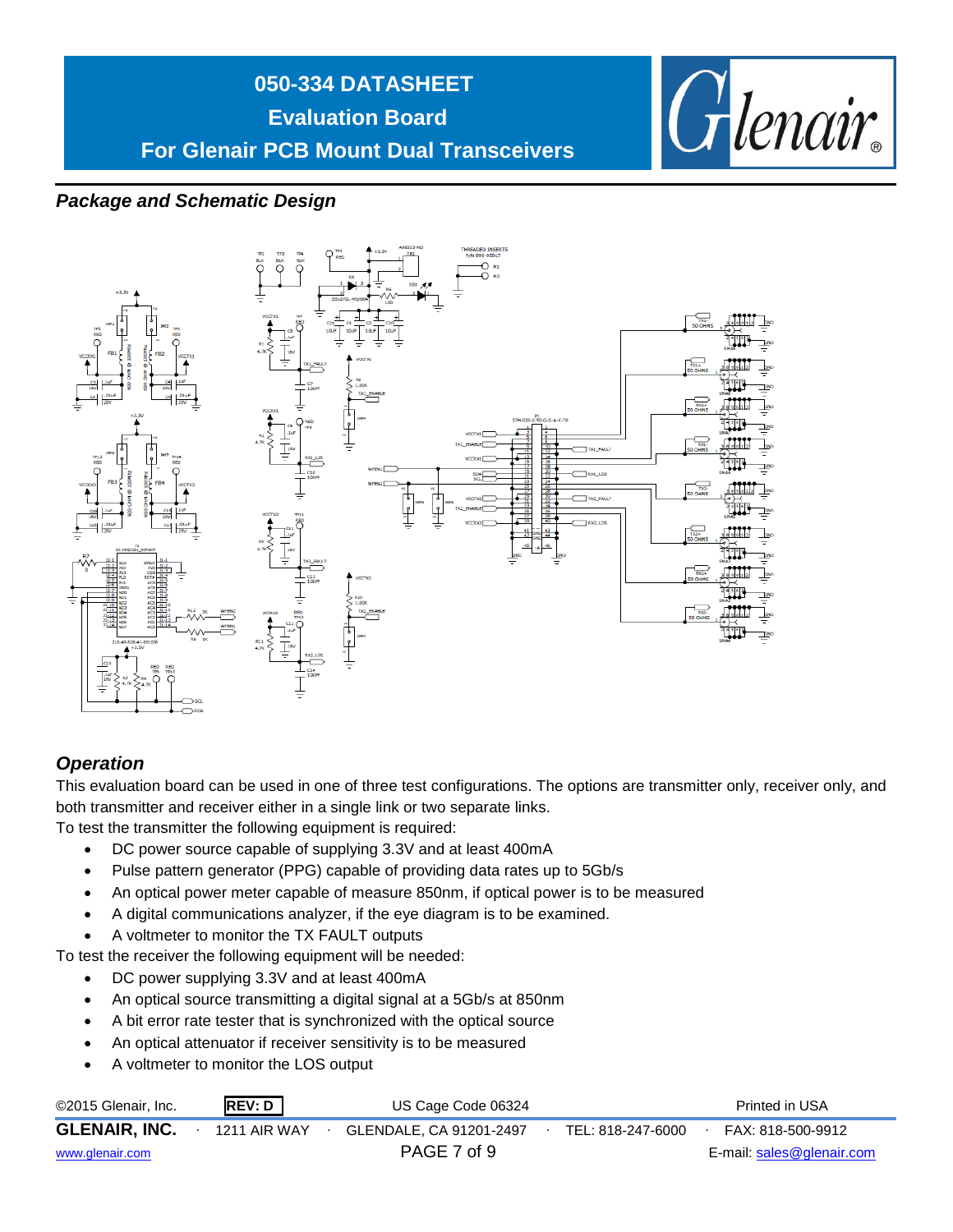



*PCB Layout Top*